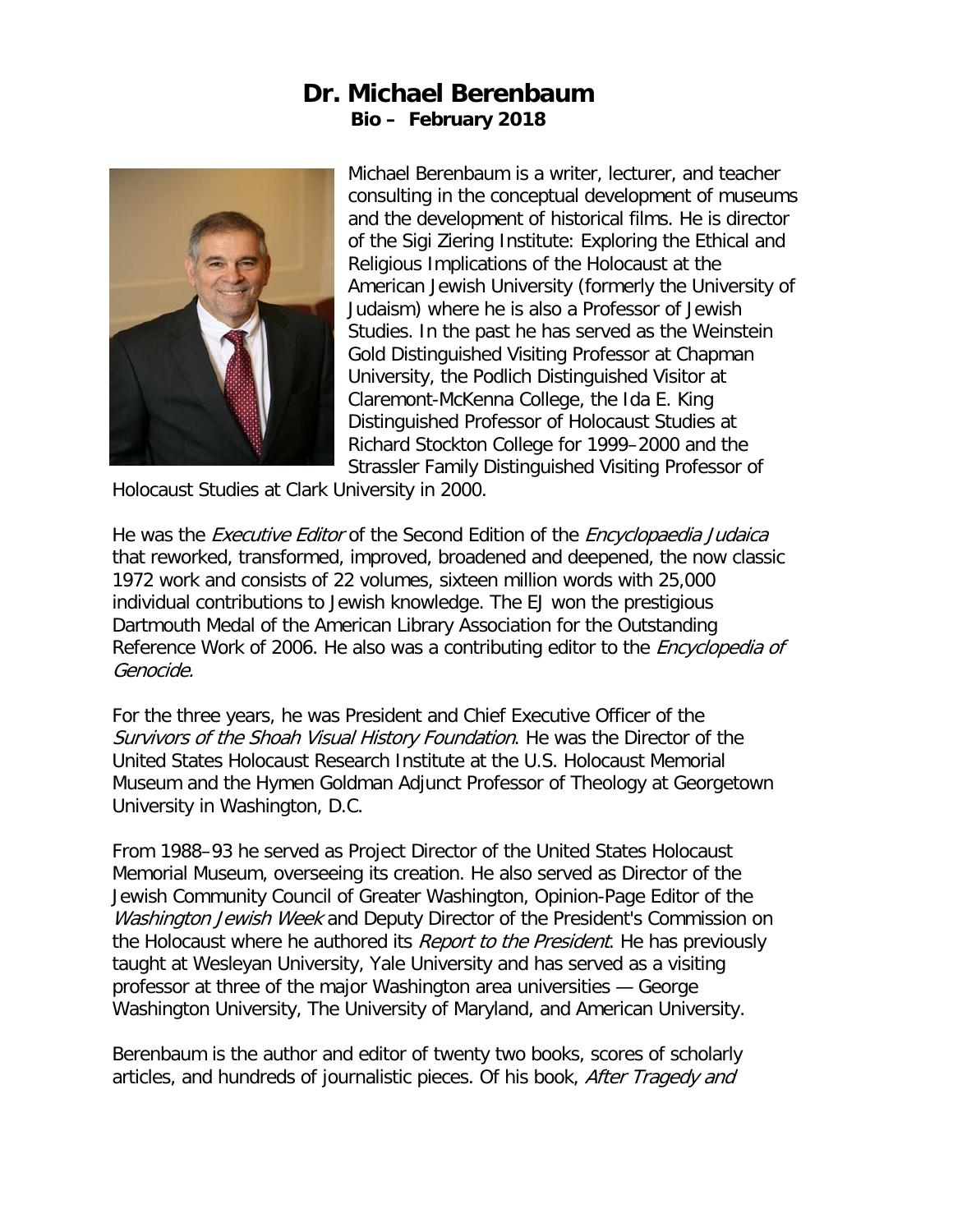Triumph, Raul Hilberg said, "All those who want to read only one book about the condition of Jewry in 1990 would do well to choose Michael Berenbaum… In his description of contemporary Jewish thought, he sacrifices neither complexity nor lucidity." Charles Silberman praised The World Must Know as "a majestic and profoundly moving history of the Holocaust…It is must reading for anyone who would like to be human in the post-Holocaust world." The Village Voice praised Anatomy of the Auschwitz Death Camp with, "The scholarship, broad and deep, makes this the definitive book on one of our century's defining horrors."

His most recent books include: Remembering for the Future: Auschwitz, Armenia and Beyond, Auschwitz and Not Your Father's Antisemitism, A Promise to Remember: The Holocaust in the Words and Voices of Its Survivors and After the Passion Has Passed: American Religious Consequences, a collection of essays on Jews, Judaism and Christianity, Religious Tolerance and Pluralism occasioned by the controversy that swirled around Mel Gibson's film, The Passion. Johns Hopkins University Press published a second edition of The World Must Know. He is also the editor of Murder Most Merciful: Essays on the Moral Conundrum Occasioned by Sigi Ziering The Trial of Herbert Bierhoff. His works have been translated into several languages including Spanish, Hebrew, Japanese and Ukrainian.

Among his other works are A Mosaic of Victims: Non-Jews Persecuted and Murdered by the Nazis, The Vision of the Void: Theological Reflections on the Works of Elie Wiesel, and Witness to the Holocaust: An Illustrated Documentary History of the Holocaust in the Words of Its Victims, Perpetrators, and Bystanders. He was co-editor on several works, including The Holocaust: Religious and Philosophical Implications (with John Roth), The Holocaust and History: The Known, the Unknown, the Disputed and the Reexamined (with Abraham Peck), and most recently, The Bombing of Auschwitz: Should the Allies Have Attempted It? (with Michael Neufeld). He is the author of A Promise to Remember co-editor of Martyrdom: The History of an Idea.

In film, his work as Co-Producer of *One Survivor Remembers: The Gerda* Weissman Klein Story was recognized with an Academy Award, an Emmy Award and the Cable Ace Award. In December 2012 it was named by the Library of Congress to the National Film Registry as a work of enduring importance to American culture. He was the historical consultant on The Shoah Foundation's Documentary, The Last Days that won an Academy Award for the best featurelength documentary of 1998.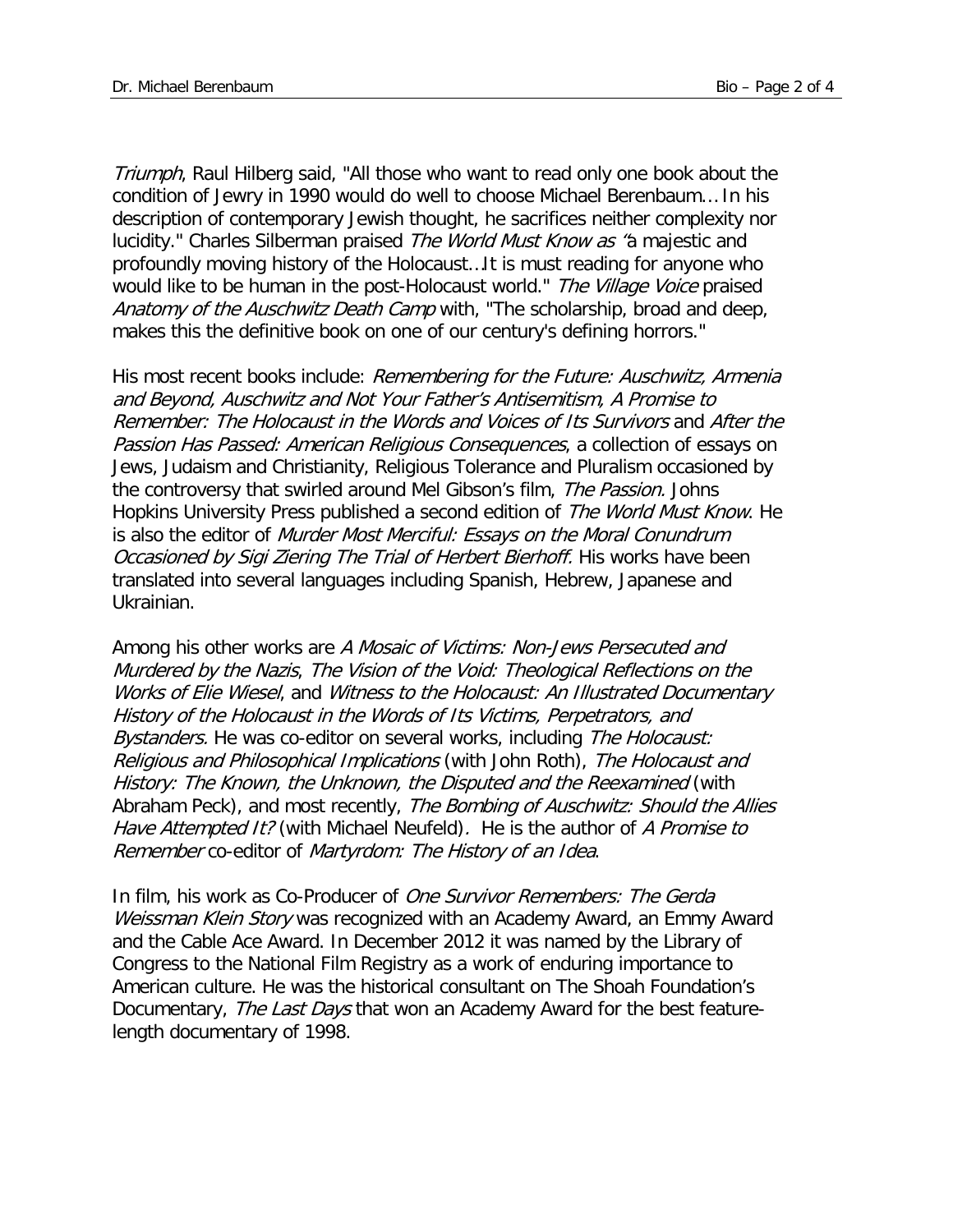Over the past several years, Berenbaum was a historical consultant or chief historical consultant for literally dozens of documentaries and films. Among them are::

- HBO's Conspiracy, recently nominated for 10 Emmy awards,
- NBC's Uprising
- The History Channel's The Holocaust: The Untold Story, which won the CINE Golden Eagle Award and a Silver Medal at the US International Film and Video Festival.
- About Face, a film on German Jewish refugees who fought for the Allies During World War II.
- Swimming in Auschwitz, the story of six women survivors of Auschwitz that was broadcast on PBS.
- After Auschwitz: Six Women's Stories, recounting their post Holocaust life in Los Angeles.
- Treblinka's Last Witness, the story of Samuel Willenberg, broadcast nationally on PBS.
- The Zookeeper's Wife

He was the executive producer, writer, and historian for a film entitled *Desperate Hours* on the Holocaust in Turkey, which was broadcast on Public Television in the fall and is a consultant and interviewee on several broadcasts, most recently, Imaginary Witness: Hollywood and the Holocaust, which was broadcast on the BBC in England and on AMC in the United States. He also was the commentator for the National Geographic's Master's of Death and Scrapbook from Hell two documentaries, the first on the Einsatzgruppen, the Mobile Killing Units, and the second on the Auschwitz album of the perpetrators.

Berenbaum was the conceptual developer on the Illinois Holocaust Museum and Educational Center that opened in Skokie, and played a similar function as conceptual developer and chief curator of the Belzec Memorial at the site of the Death Camp. He was the conceptual developer on the Memoria y Tolerancia in Mexico City and a historian to the National Museum of American Jewish History in Philadelphia. He is currently at work on the Memorial Museum to Macedonia Jewry in Skopje and the Dallas Holocaust and Human Rights Museum as well as Museum's in Cincinnati and Brooklyn. He was a curator of the Special Exhibition on Auschwitz: Not So Far Away, Not So Long Ago, which opened in Madrid Spain in November 2017 and will travel for the next seven years.

For his work in journalism, he won the Simon Rockower Memorial Award of the American Jewish Press Association three times in three different categories during a two-year period. He has been featured on *Nightline* and the *Today Show* as well as National Public Television. PBS, CNN and Fox News.